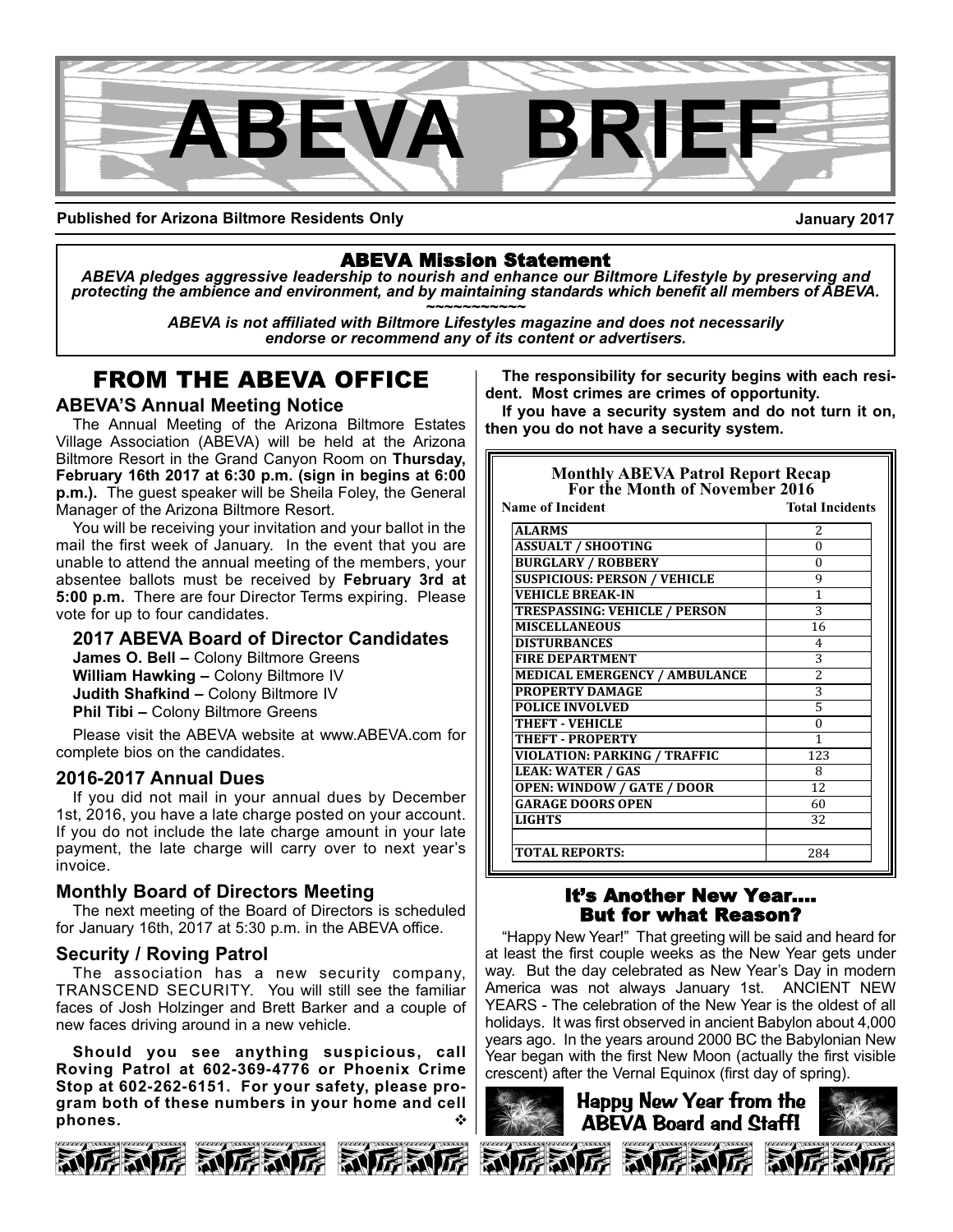# 厉威厉 动厉威厉 动厉威厉



- 1. Do not walk on ryegrass after a frost or freeze.
- 2. Do not mow wet ryegrass.
- 3. If you have common winter weeds like clover or dandelions, apply a selective pre-emergent herbicide this month.
- 4. A good mow height for ryegrass is 1.5 to 2 inches.
- 5. Fertilize ryegrass with a balanced fertilizer such as 21  $7-14$  or  $16-8-8$ .

# MEETINGS & LUNCHEONS **Biltmore Area Partnership Luncheon**



The next Biltmore Area Partnership luncheon will be held January 24th at the Arizona Biltmore Golf Club's Adobe Restaurant. The guest speaker will be Councilman Sal DiCiccio who will give a recap of 2016 and a projection for 2017.

The Adobe Restaurant is located at 2400 East Missouri Avenue in Phoenix. Reservations are required by Friday, January 20th, 2017. Networking will be from 11:30 a.m. to 12 noon, when Councilman DiCiccio will speak, as he has to leave for a council meeting by 12:30. Lunch will be at 12:30 p.m.

The cost is \$30 for members and \$35 for nonmembers. For additional information, please call Ed Rossi at (602) 957-6483. Reservations and checks should be sent to Biltmore Area Partnership, 3104 East Camelback Road, #174, Phoenix, AZ 85016. v

# **Biltmore Lunch Bunch**

The Biltmore Lunch Bunch (BLB) will meet on Friday, January 6th, 2016 at 11:45 a.m. at Frank and Albert's with with La Rita Mason as Coordinating Hostess.

BYOM (Bring Your Own Money), order off the menu and come enjoy lunch with ladies who live or work in the Biltmore area. The dress is casual.

If you have any questions or would like to be added to the list to receive reminders about the BLB, contact La Rita Mason at (602) 667-0002 or Irmason@arn.net. You will receive e-mail reminders of when the lunches are scheduled. It helps in planning if you can let La Rita know in advance if you know you plan to come; however, if you don't know until the time of the event, drop-ins are always welcome.  $\cdot\cdot\cdot$ 

# **Biltmore Networking Group**

Would you like to network among Biltmore area professionals and businesspeople? Do you enjoy socializing with others living or working in the Biltmore area? The Biltmore Networking Group has been going strong since the summer of 2003. Check out this unique group of professionals, businesspeople and residents and get a feel for what makes the Biltmore area such a great community.

The Biltmore Networking Group organizes a monthly happy hour for professionals, businesspeople, residents and anyone who enjoys the Biltmore area to



meet and network. Professionals from a wide variety of industries attend including finance, fine arts, government, hospitality, law, marketing, medicine, real estate, technology and many more. There is usually a group of about 60-80 people attending. With the demographics of the Biltmore community, you are sure to make the contacts you desire.

动房动房 动房动房 动力

The upcoming happy hours are planned for January 5th, 2017 and February 2nd, 2017 from 5:30 p.m. to 7:30 p.m. at the Omaha SteakHouse Garden Lounge inside the Embassy Suites Phoenix Biltmore, located at 2630 East Camelback Road in Phoenix, or you can reach them by calling 602-955-3992. There is no need to RSVP and there is never a charge to attend these events, so please feel free to stop by.

If you have any questions or would like to be added to the email list for monthly announcements, please contact Shahpar at biltmorenetwork@gmail.com. Shahpar founded the Biltmore Networking Group in 2003. ↓ ◆

# SPECIAL OFFERS AND EVENTS **Arizona Biltmore Resort and Spa**

#### **January Events**

This January, the Arizona Biltmore offers a delicious assortment of fine cuisine, live music, incredible Spa Biltmore specials and more!

#### **Arizona Biltmore Winemaker Dinner Series**

The 27th season of the Winemaker Dinner Series will feature Justin Winery on Thursday, January 5th. Held in the resort's historic signature restaurant, Wright's at The Biltmore, the Winemaker Dinners combine innovative gourmet dining, acclaimed wines and winemakers discussing their wines with after-dinner drinks and cigars on Squaw Peak Lawn. The dinners are held monthly and will run through June 8th, 2017. Reservations are required.

#### **Arizona Biltmore Beer Dinners**

January marks the next installment of the Arizona Biltmore Beer Dinners. Enjoy Anchor Brewing Wednesday, January 11th where acclaimed microbrews are paired with original recipes by Arizona Biltmore's culinary team. The four-course dinners are held in the private Sunroom of Frank & Albert's restaurant. Reservations are required.

#### **Classic High Tea**

Indulge in savory culinary delicacies and mouthwatering pastries complemented by an array of discerningly selected teas. Join the Arizona Biltmore for afternoon tea in the lobby Thursday through Sunday with seating available at noon or 2:00 p.m. Reservations are required.

For reservations and more information, please visit www.ArizonaBiltmore.com or call 602-955-6600.

#### **Arizona Biltmore History Tours**

Don't miss out on exploring the stunning 39-acre property and learning about the Biltmore's incredible past with a guided history tour. Tours are 1.5 hours long and are available three times per week. To sign up or request further information, please contact the Arizona Biltmore Concierge at 602-955-6600.  $\bullet$ 





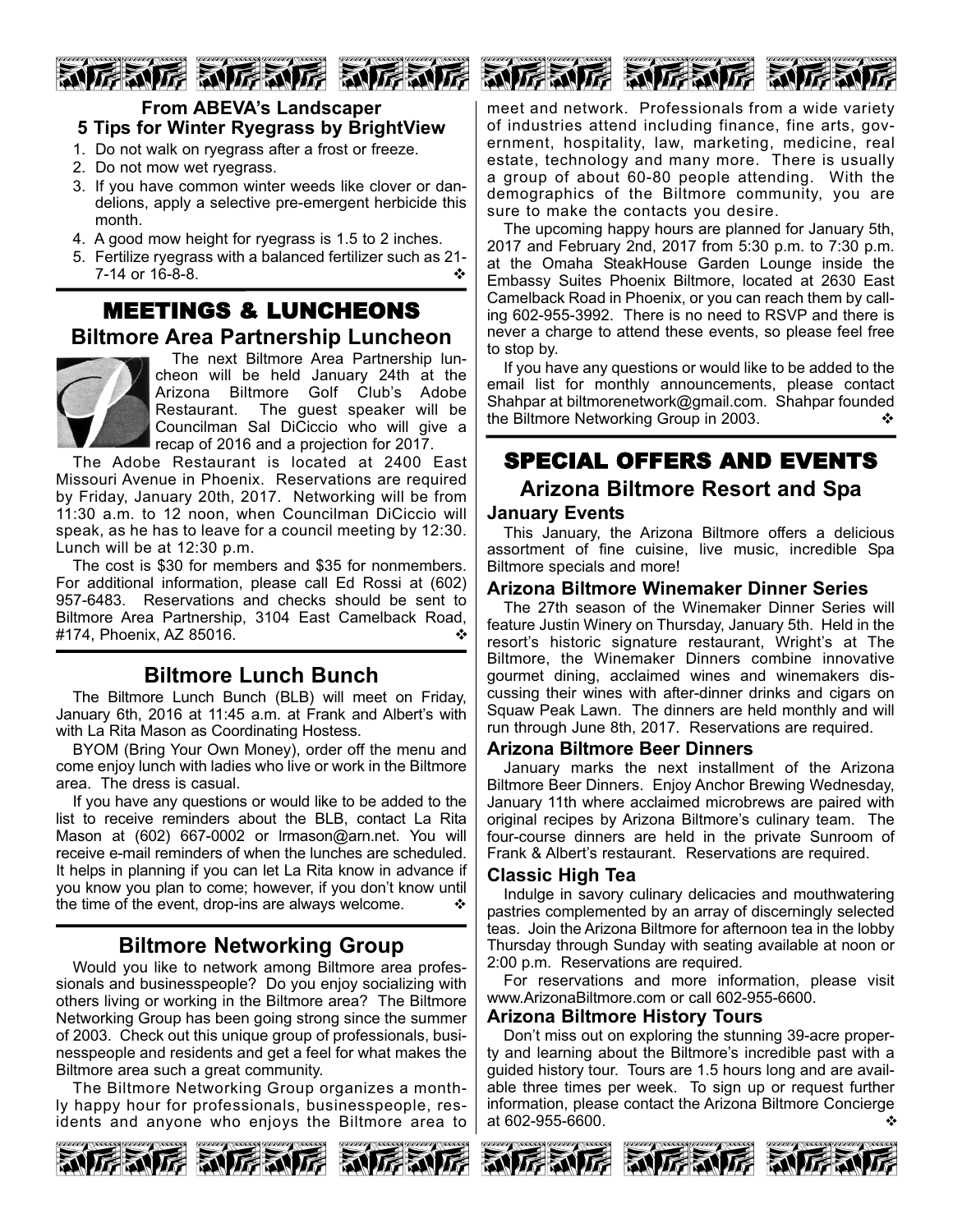

### **Arizona Biltmore Golf Club January Events**

Happy New Year from the Adobe Restaurant and the Arizona Biltmore Golf Club.

**GPS Is Back:** GPS units have returned to the golf cars at the Arizona Biltmore Golf Club. No more guessing if you've got 152 yards or 155 yards to the pin. These sleek units will give you exact yardages, "theoretically" allowing you to swing free and easy.

**Kids Golf Camps:** Looking for a fun and easy way to introduce your kids or grandkids to the game of golf? Kids Golf Camps

occur every Sunday through April 23rd (except holidays). Led by the Tina Tombs Golf Teaching Center, the Kids Golf Camps are \$40 per session or 12 sessions for \$400 and are held on the Arizona Biltmore Practice Range. Clubs will be provided to those who need them. To sign up, contact Tina at 480-225-0948 or Peggy at 602-503-8380.

**Golf Memberships:** Make a New Year's resolution to play more golf and have more fun in 2017. Contact Blake Bishard at bbishard@jdmgolf.com for more information about the variety of Biltmore Golf Club membership options.

- Lunch Break Special: \$20 includes Biltmore Hot Dog, chips, drink (up to a domestic beer) and a bucket of range balls. Available all day, any day.
- Biltmore Golf Happy Hour: \$20 includes 4 to 9 holes of golf with golf car, and one happy hour drink (up to a domestic beer). Available any day after 4:00 p.m.
- Biltmore Buddies: Arizona Biltmore Golf Club hosts Biltmore Buddies Golf on Thursday afternoons. For \$35, two players can enjoy nine holes of golf, two drinks and a sleeve of golf balls. For more information, visit www.azbiltmoregc.com.

**Happy Hour/Yappy Hour:** Grab your friends and neighbors for burgers, brews and views at the Adobe Restaurant! Enjoy \$5 appetizers and drink specials and relax on the patio. Happy Hour begins at 2:00 p.m. daily and runs Monday through Thursday until 5:00 p.m., and Friday, Saturday and Sunday until 6:00 p.m. Plus, the Adobe's brand new Yappy Hour menu is perfect for that special dog in your life, as the dog-friendly patio is a great place to hang morning til eve.

For more information, to book a golf tee time, corporate lunch or private function, please visit www.azbiltmoregc.com or www.theadoberestaurant.com.  $\cdot$ 

# **Wrigley Mansion News for ABEVA Residents**

#### **Tours**

Go behind the scenes at Phoenix's most regal residence with a guided tour of The Wrigley Mansion Club, offered Wednesday through Saturday (10 a.m., noon, 2 p.m. and 4 p.m.) and Sundays at 2 p.m. Tours cost \$15 per person; Stay for lunch and the cost for tour and meal is \$25 – \$40 per person, or \$64 for the tour plus Sunday Brunch.

#### **Brunch**

The Wrigley's famed Sunday Sparkling Brunch tempts with a delicious buffet of more than 50 food items, including a seafood station, an omelets-to-order station, salads, fruits, fresh rolls, and a carved-to-order meat station serving prime beef and lamb, and complimentary sparkling wine and mimosas.

The Wrigley Mansion is located at 2501 E. Telawa Trail in Phoenix. For more information, call 602-955-4079 or visit www.wrigleymansionclub.com.

**MEAL** 







# **ABEVA Board of Directors**

**James Bell, President Michael Leeman, Vice President Mark Monserez, Secretary Judith Shafkind, Treasurer Arnold Braasch, Director Steven Helm, Director Phil Tibi, Director Will Hawking, Director**

#### **ABEVA Office Information**

**2525 East Arizona Biltmore Circle, Building D, Ste. 145 Phoenix, Arizona 85016 Hours Mon.Fri. 8:30 am5 pm 6029551003 phone 6029551144 fax Carol Jones Community Manager**

> **The** *ABEVA Brief* **Editor Carol Jones cjones@abeva.com**

**Roving Patrol: 6023694776 Police Dept. Non-Emergency: 6022626151 Website Information**

Please visit the website at www.abeva.com. There is a link to Phoenix Metro Bank to pay your annual dues. You can download many ABEVA documents; CC&Rs, Parking Permission, Architectural Request Form, and more. You may also read board minutes and the  $ABFVA$  Brief online ABEVA Brief online.

> **Handy Contacts City of Phoenix Back-Washing Department (Pools) 602.256.3190 Dead Animal Pick-up 602.262.6791 Dog Catcher 602.506.7387 Snake Control 480.894.1625 Fish & Game 602.942.3000 SRP Outages 602.236.8811 Water Department 602.262.6251**